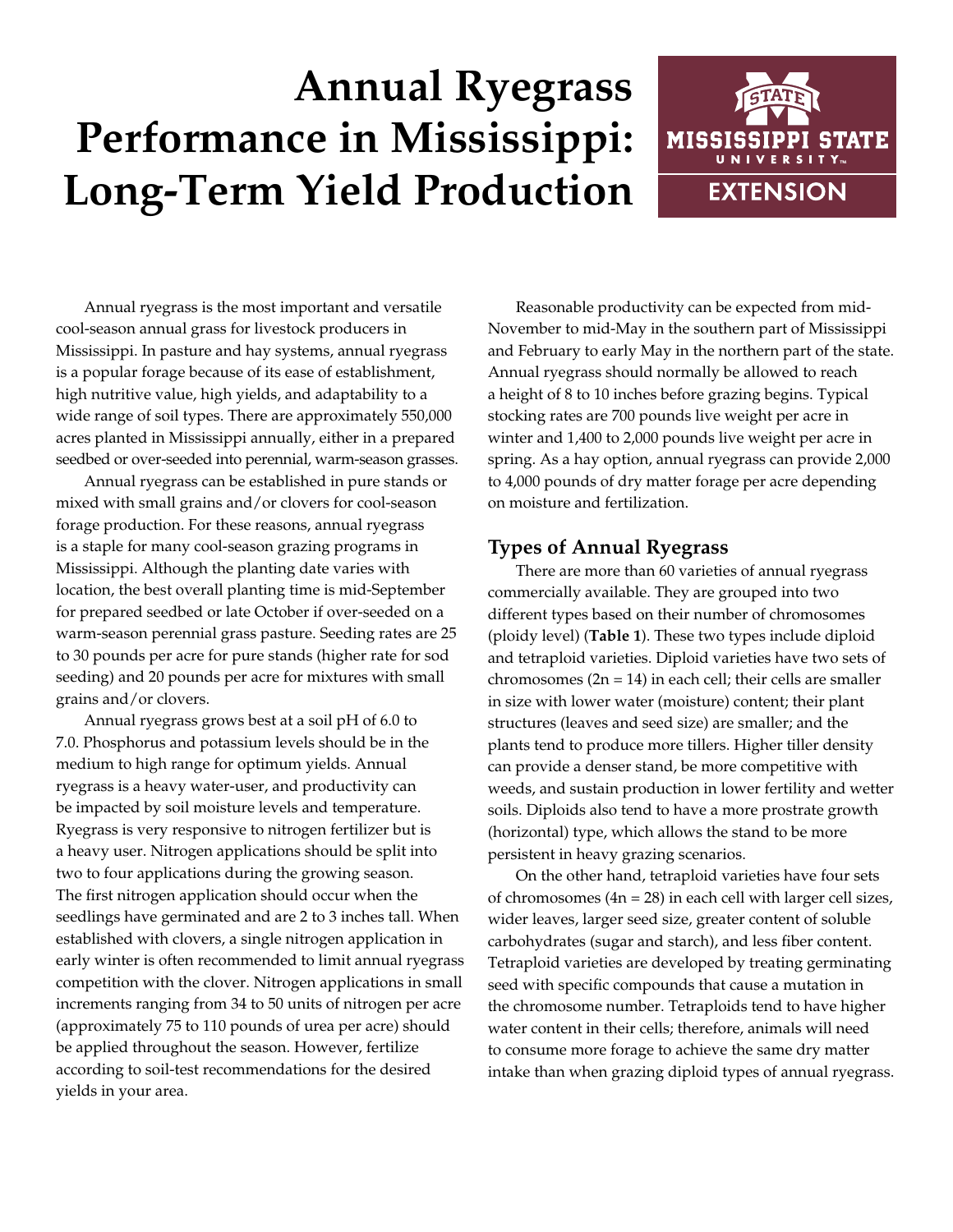Tetraploids have a slower recovery after grazing than diploids because they do not tiller as aggressively. They can also be susceptible to overgrazing because of higher palatability. Since tetraploids do not tiller as vigorously as diploids, they could be good candidates for mixtures with clovers. In general, tetraploids tend to mature later than some diploids. Although these differences between annual ryegrass types may not be obvious early in the season, they can become more apparent as the season progresses and grazing pressure is implemented. A 5-year summary

of annual ryegrass types across locations in Mississippi has indicated that diploids may provide a slightly higher seasonal yield than tetraploids, but the differences are very small from location to location (**Figure 1**). Each annual ryegrass type and variety has its strengths and weaknesses; make sure that you select one that provides the greatest advantage for your unique grazing situation. Your management and use, along with the environment, will play big roles in which variety you decide to plant for grazing purposes.

|  |  |  |  | Table 1. Classification of annual ryegrass varieties based on ploidy level, maturity, and cold tolerance. |  |  |  |  |  |  |  |  |
|--|--|--|--|-----------------------------------------------------------------------------------------------------------|--|--|--|--|--|--|--|--|
|--|--|--|--|-----------------------------------------------------------------------------------------------------------|--|--|--|--|--|--|--|--|

| <b>Ploidy Level</b> | <b>Variety</b>   | <b>Maturity (Flowering)</b> | <b>Cold Tolerance</b> |
|---------------------|------------------|-----------------------------|-----------------------|
| Diploid (2n)        | Alamo            | Late                        | Medium                |
|                     | Assist           | Mid                         | Medium to High        |
|                     | Advance          | Unknown                     | Unknown               |
|                     | Bounty           | Mid                         | Medium to High        |
|                     | <b>Brigadier</b> | Early                       | Medium to High        |
|                     | Bruiser          | Late                        | Medium                |
|                     | Bulldog          | Early to Mid                | Medium to High        |
|                     | Dipper           | Early                       | High                  |
|                     | DH-3             | Early to Mid                | High                  |
|                     | Ed               | Late                        | High                  |
|                     | Fantastic        | Early                       | Medium                |
|                     | Florida 80       | Early                       | Medium                |
|                     | Florlina         | Mid to Late                 | High                  |
|                     | Flying A         | Early to Mid                | Medium to High        |
|                     | Fria             | Late                        | Medium to High        |
|                     | Graz-N-Go        | Mid to Late                 | High                  |
|                     | Grits            | Early to Mid                | Medium                |
|                     | Gulf             | Early to Mid                | Low to Medium         |
|                     | Jackson          | Mid to Late                 | High                  |
|                     | King             | Mid                         | Medium                |
|                     | Lonestar         | Mid                         | High                  |
|                     | Magnolia         | Mid to Late                 | Medium to High        |
|                     | Marshall         | Late                        | High                  |
|                     | Passerel         | Late                        | High                  |
|                     | Passerel Plus    | Late                        | High                  |
|                     | Ration           | Mid to Late                 | High                  |
|                     | Ribeye           | Mid                         | Medium to High        |
|                     | Rio              | Mid to Late                 | High                  |
|                     | Sirloin          | Mid                         | Medium to High        |
|                     | Southern Star    | Mid                         | Medium to High        |
|                     | Stampede         | Mid to Late                 | High                  |
|                     | Surrey II        | Mid to Late                 | High                  |
|                     | <b>TAM 90</b>    | Mid to Late                 | Medium to High        |
|                     | <b>WD-40</b>     | Early                       | Medium                |
|                     | Winterhawk       | Early to Mid                | High                  |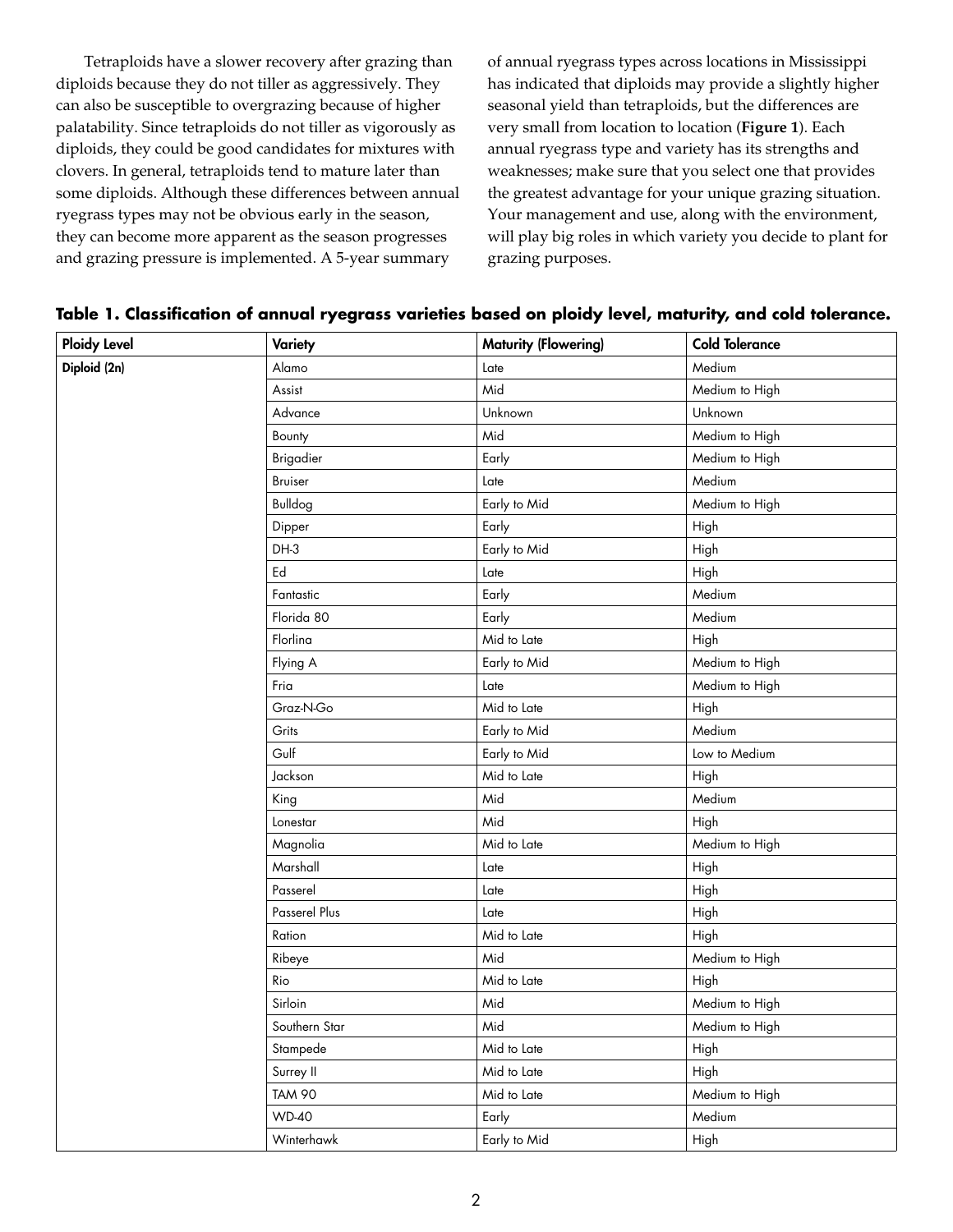| Tetraploid (4n) | Andes            | Mid          | Medium         |  |
|-----------------|------------------|--------------|----------------|--|
|                 | Attain           | Late         | Low to Medium  |  |
|                 | Beefbuilder      | Early to Mid | Medium         |  |
|                 | <b>Big Daddy</b> | Mid to Late  | Medium         |  |
|                 | Blizzard         | Mid          | Medium to High |  |
|                 | Chuckwagon       | Mid to Late  | Medium         |  |
|                 | Credence         | Mid          | Medium         |  |
|                 | Diamond T        | Mid          | Medium to High |  |
|                 | Earlyploid       | Early        | Medium         |  |
|                 | Feast II         | Mid to Late  | Medium         |  |
|                 | Florida Red      | Mid to Late  | Medium         |  |
|                 | Hercules         | Mid          | High           |  |
|                 | Jumbo            | Late         | Medium to High |  |
|                 | Maximus          | Mid          | Medium to High |  |
|                 | Meroa            | Mid          | Low to Medium  |  |
|                 | Mondora          | Mid          | Low to Medium  |  |
|                 | Nelson           | Mid to Late  | Medium to High |  |
|                 | Prine            | Late         | High           |  |
|                 | Stricker         | Mid to Late  | Medium         |  |
|                 | <b>TAMTBO</b>    | Late         | Medium to High |  |
|                 | Tetrastar        | Mid          | High           |  |
|                 | Verdure          | Mid          | Medium to High |  |
|                 | Vivacious        | Late         | Medium         |  |

DISCLAIMER: Mention of a trademark, proprietary product, or vendor does not constitute a guarantee or warranty of the product by Mississippi State University and does not imply its approval to the exclusion of other products or vendors that also may be suitable.



Figure 1. Biomass production of diploid and tetraploid annual ryegrass across different locations in Mississippi. Data summarized over 5-year average yields from 2012 to 2017. Source: White et al., 2013–2017.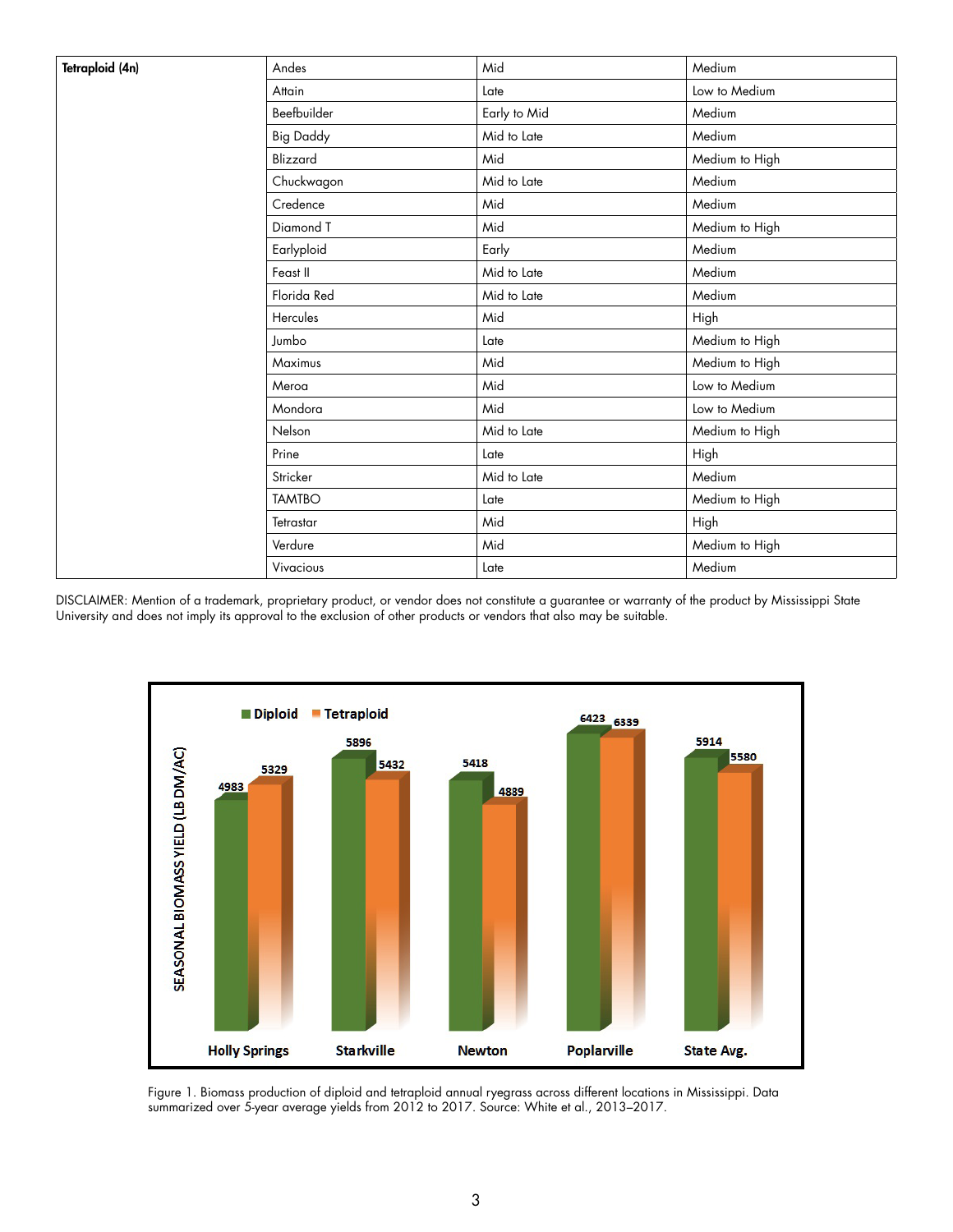Maturity of the variety is also important to determine which variety is more suitable for a grazing program. There are three categories in which ryegrass can be classified based on maturity: early, mid, or late (**Table 1**). This is especially important when over-seeding into warm-season pastures. Establishment of winter annuals into bahiagrass is likely to be more difficult than into bermudagrass. This is due to the competitive nature of bahiagrass, which grows later into the fall than bermudagrass and forms a tight root system because of the production of rhizomes.

Over-seeding permanent grass pastures with winter annuals usually decreases annual yield of the perennial grass to some extent as a result of shading and competition in spring. This is especially a concern with annual ryegrass because it grows so late into early summer and can impact the green-up of bahiagrass and bermudagrass. In this case, selecting an early- or mid-maturing variety is recommended, especially if the intended use of the warmseason pasture is hay production.

### **Establishment Considerations**

When planting annual ryegrass, do your homework. Select varieties that have been tested, are adapted to your area, and can optimize winter grazing opportunities. Consult the forage variety testing information closest to your area. Select varieties that have adequate winter hardiness and have good germination and purity percentages. Plant early; the ideal planting window is from September 15 to October 31. Using this window will allow approximately 30 to 45 days of growth before a hard freeze and will provide some ground cover.

Understanding planting methods can also impact establishment and production potential. Using a drill will increase seed-to-soil contact and will require lower seeding rates. On the other hand, broadcasting the seed will require higher seeding rates. When over-seeding into existing perennial warm-season pastures such as bermudagrass or bahiagrass, it is recommended to use an early maturing variety to avoid possible delay in green-up that will affect summer grazing potential or hay production. Keep in mind that the important agronomic characteristics of an annual ryegrass are winter hardiness, good rooting depth, uniform growth, and high dry matter yields with good forage quality. For more information related to annual ryegrass variety trials, contact your local county MSU Extension office or visit Mississippi State University Forage Variety Trials at *http://mafes.msstate.edu/variety-trials/ forage.asp.* 

#### **Long-Term Yield Evaluation**

Yield measurements from the variety trial are extremely important in determining the number of acres to plant, the amount of fertilization needed, and the number of animals that a grazing system can sustain. Knowing average yields will allow forage/livestock producers to better match nutrient applications to minimize costs, maximize fertilizer efficiency, and reduce potential environmental problems. Yields are also critical as a measuring tool to evaluate new varieties, improve management techniques, and allow producers to make more informed decisions concerning feeding practices for their livestock.

Knowing the estimated forage for winter grazing would allow producers to buy or sell forage at the time of the year that would be most feasible financially. Due to the number of annual ryegrass types and varieties available in the market, there is some confusion among producers when it comes to choosing the ideal one for a grazing system. The Mississippi State University Forage Variety Trial program evaluates a good portion of experimental and commercially available varieties every year to determine how they will perform across different locations. Entries into the variety trial program are submitted voluntarily into the program by seed companies, and the number of varieties might vary from year to year. Information from variety trials is used as a third-party verification of variety performance that allows livestock producers to make more informed decisions on what varieties might be more suitable for their area.

When available, using data from multiple years as an average might provide a better assessment on varietal performance than a single year, due to changes in weather conditions, especially temperature and precipitation, that could affect production from year to year. Data summarized in **Table 2** provides a better assessment of annual ryegrass production across the state. A 6-year mean yield of annual ryegrass ranges from 4,928 pounds per acre in Holly Springs to 6,464 pounds per acre in Poplarville. The state average dry matter yield was 5,649 pounds per acre. The overall yield potential of annual ryegrass is below the state average for Holly Springs and Starkville, while the largest increase in yield potential has been observed in Poplarville. This could be related to temperature and rainfall gradients across these locations during the growing season.

Across the state, diploid varieties have a slightly higher biomass production than tetraploid varieties, except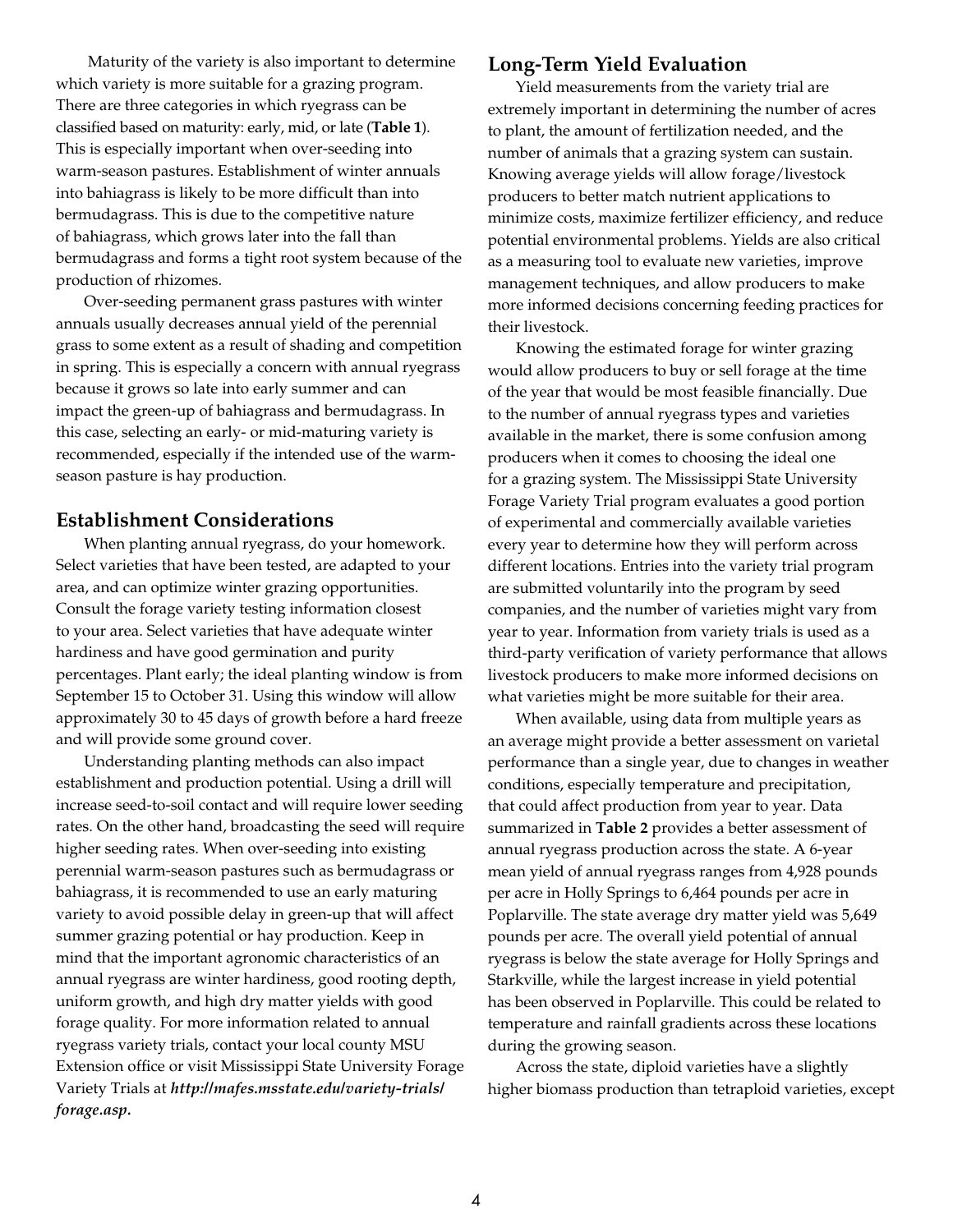in Holly Springs. Performance of varieties across the state also indicated that 73 percent of the tetraploids may have negative relative yield (RY) compared to 33 percent of the diploid varieties. Data from the variety trial at Starkville has not reflected the yield advantage of tetraploids that has been observed in other locations across the southern U.S., but this could be dependent on management, fertility, and environmental conditions. Tetraploids might offer an advantage in forage production early in the spring season, but, by March, there is a balanced biomass production among the varieties.

## **Nutritive Value**

Maturity is one of the most important factors that determines proper grazing and harvest time. Annual ryegrass is one of the highest quality forages that can be grown in the southern United States, but it can both grow and mature quickly. Annual ryegrass can maintain high levels of palatability, crude protein, and total digestible nutrients (energy) until the early stages of seed development (boot stage). However, nutritive value and palatability can rapidly decline late in the season under seedhead development. Most of the nutritive value

| Variety                   | <b>Years</b>   | <b>Ploidy Level</b> | <b>Holly Springs</b> | <b>Starkville</b> | <b>Newton</b> | Poplarville | State Avg. | RY (%)  |
|---------------------------|----------------|---------------------|----------------------|-------------------|---------------|-------------|------------|---------|
| <b>Bulldog Grazer</b>     | 3              | Diploid             | 4305                 | 5041              | 5032          | 5799        | 5044       | $-10.9$ |
| Ed                        | $\overline{2}$ | Diploid             | 3309                 | 4611              | 6237          | 5897        | 5014       | $-11.5$ |
| Flying A                  | 6              | Diploid             | 5432                 | 5242              | 5671          | 6570        | 5729       | 1.2     |
| Fria                      | 6              | Diploid             | 5564                 | 4826              | 5491          | 6803        | 5671       | 0.2     |
| Jackson                   | 6              | Diploid             | 5309                 | 5315              | 5600          | 5675        | 5475       | $-3.3$  |
| Lonestar                  | 6              | Diploid             | 5190                 | 5676              | 5570          | 6936        | 5843       | 3.2     |
| Marshall                  | 6              | Diploid             | 4496                 | 6158              | 6528          | 6450        | 5908       | 4.3     |
| Passarel Plus             | $\overline{2}$ | Diploid             | 6755                 | 6534              | 6952          | 6263        | 6626       | 17.0    |
| Winterhawk                | 6              | Diploid             | 5428                 | 5805              | 5573          | 6777        | 5896       | 4.1     |
| Attain                    | 5              | Tetraploid          | 5486                 | 5618              | 6219          | 6975        | 6075       | 7.3     |
| <b>Big Boss</b>           | 4              | Tetraploid          | 5368                 | 5548              | 5189          | 6722        | 5707       | 0.8     |
| Diamond T                 | 5              | Tetraploid          | 4718                 | 6705              | 6389          | 7418        | 6308       | 11.4    |
| Earlyploid                | 3              | Tetraploid          | 3462                 | 5847              | 7635          | 5600        | 5636       | $-0.5$  |
| Jumbo                     | 6              | Tetraploid          | 4991                 | 5080              | 5464          | 6002        | 5384       | $-4.9$  |
| Maximus                   | 6              | Tetraploid          | 4618                 | 5601              | 5686          | 6693        | 5650       | $-0.2$  |
| Meroa                     | $\overline{2}$ | Tetraploid          | 5578                 | 4944              | 5343          | 6552        | 5604       | $-1.0$  |
| Nelson                    | 6              | Tetraploid          | 4848                 | 5441              | 5238          | 7030        | 5639       | $-0.4$  |
| Prine                     | 4              | Tetraploid          | 3927                 | 4774              | 6073          | 6418        | 5298       | $-6.4$  |
| <b>TAMTBO</b>             | 6              | Tetraploid          | 4950                 | 5006              | 5032          | 6669        | 5414       | $-4.4$  |
| Tetrastar                 | 6              | Tetraploid          | 4835                 | 4909              | 5495          | 6037        | 5319       | $-6.1$  |
| Location Avg.             |                |                     | 4928                 | 5434              | 5821          | 6464        | 5662       | -       |
| <b>Relative Yield (%)</b> |                |                     | $-13.0$              | $-4.0$            | 2.8           | 14.2        |            |         |

**Table 2**. **Annual ryegrass performance in Mississippi: Six-year yield summary. Yields are expressed in pounds of dry matter per acre.**

Note: This summary contains commercial varieties that have been tested in the Mississippi State forage variety trials for a minimum of 2 years across all locations from fall 2011 to spring 2017 (White et al., 2012–2017). Ploidy level refers to the number of chromosome sets in a biological cell and is often used in characterizing ryegrass varieties as either diploid (2x) or tetraploid (4x). Whether ploidy level is advantageous to a specific variety in regards to performance is more dependent on location. Relative yield (RY) is the potential of annual ryegrass to perform well at a specific location when compared to the overall state average biomass production. Relative yield (RY) was calculated as the percent increase in yield when comparing the average state performance of a variety to the overall state average: RY = ((Avg. Var − Avg. State)/Avg. State) × 100.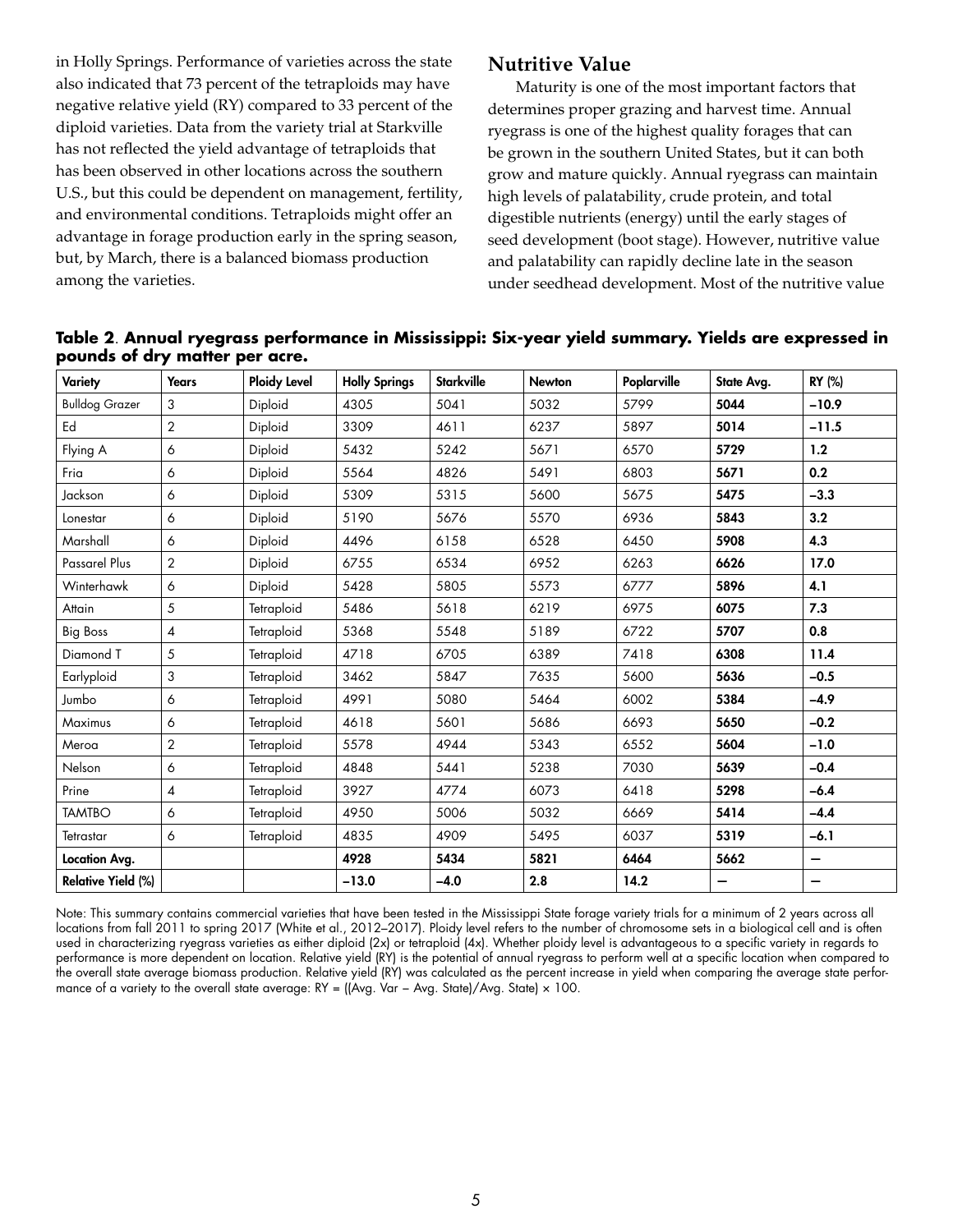of annual ryegrass is in the leaves, and, as the season progresses, there is a change in leaf-to-stem ratio that causes a decline in nutritive value. This is usually related to an increase in fiber content of the stems, which translates into lower digestibility. Usually, high nutritional values can be sustained for 3 or more months during the growing season. **Table 3** is an example of the average nutritional value of annual ryegrass with maximum levels shown during the vegetative growth stage and minimum levels shown during the seedhead stage.

#### **Summary**

 Livestock producers who depend on forages for most of their feed have a great interest in forage varieties. However, forage species, soil fertility, and harvest management all have greater effects on yield and quality than varieties within species do. Therefore, when selecting a variety, the key is to select one with a proven track record of good performance in the same region where it is to be used. Adaptation to soil conditions (soil type, drainage, pH), local climate (rainfall, minimum and maximum temperatures), and tolerance or resistance to local plant diseases and insect pests are the critical issues.

#### **Table 3. Nutritive value of annual ryegrass grown in Mississippi. Values expressed on percent dry matter (DM) basis.**

| Component          | N   | Mean  | <b>Maximum</b> | Range | <b>Standard Deviation</b> |  |  |  |
|--------------------|-----|-------|----------------|-------|---------------------------|--|--|--|
| - % DM ----------- |     |       |                |       |                           |  |  |  |
| CP                 | 400 | 17.89 | 27.56          | 10.15 | 4.34                      |  |  |  |
| <b>ADF</b>         | 400 | 31.32 | 41.45          | 19.30 | 4.31                      |  |  |  |
| <b>NDF</b>         | 400 | 49.60 | 62.50          | 38.43 | 5.48                      |  |  |  |
| <b>WSC</b>         | 400 | 7.67  | 16.41          | 0.47  | 2.67                      |  |  |  |
| <b>TDN</b>         | 400 | 59.33 | 73.16          | 47.68 | 4.95                      |  |  |  |
| P                  | 400 | 0.29  | 0.35           | 0.22  | 0.03                      |  |  |  |
| К                  | 400 | 2.23  | 2.78           | 1.21  | 0.02                      |  |  |  |
| Ca                 | 400 | 0.64  | 0.82           | 0.48  | 0.07                      |  |  |  |
| Mg                 | 400 | 0.38  | 0.56           | 0.29  | 0.05                      |  |  |  |

N = Sample Number; CP = Crude Protein; ADF = Acid Detergent Fiber; NDF = Neutral Detergent Fiber; WSC = Water Soluble Carbohydrates; TDN = Total Digestible Nutrients; P = Phosphorus; K = Potassium; Ca = Calcium; Mg = Magnesium.